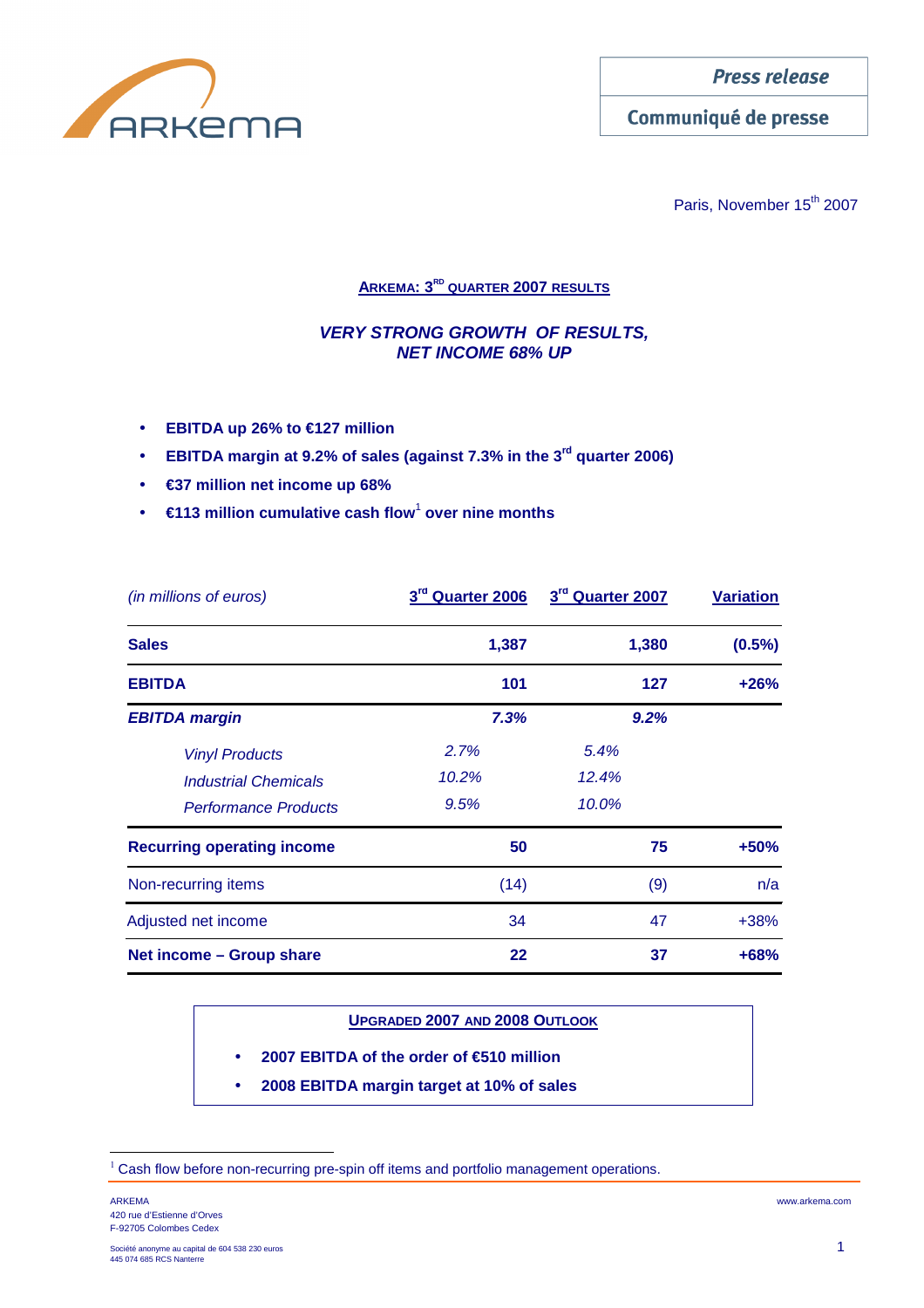**Press release** 



Communiqué de presse

The Board of Directors of Arkema, chaired by President and CEO Thierry Le Hénaff, met on November 14th 2007 to review Arkema's consolidated summary accounts for the third quarter of 2007. Thierry Le Hénaff stated, commenting on the results:

" The strategy set out and implemented by Arkema since its creation has tangible results, namely a significant improvement in its financial performance. Indeed, in 2007, for the third quarter running, EBITDA and recurring operating income have shown a very strong increase compared to last year, with a similar performance expected in the last quarter.

Additionally, with  $\epsilon$ 411 million EBITDA by September 30<sup>th</sup>, we believe that we can achieve  $\epsilon$ 510 million for the whole of 2007. On this basis, we have set ourselves the objective of a 10% EBITDA margin for 2008. "

## **THIRD QUARTER 2007 PERFORMANCE**

**Sales** in the 3<sup>rd</sup> quarter 2007 were stable at €1,380 million, against €1,387 million in the 3<sup>rd</sup> quarter 2006. Excluding the impact of exchange rates (-2.2%) and of variations in the scope of business (-1.1%), sales rose by +2.7%, this growth being sustained by a major increase in volumes reflecting in particular commercial developments in PMMA, Thiochemicals and Specialty Chemicals.

In a globally satisfactory environment despite a weak US dollar and high raw materials and energy costs, **EBITDA** rose 26% to €127 million, against €101 million for the same period in 2006. This very significant improvement results from the impact of the productivity plans launched by Arkema since its creation, organic growth, and an ability to offset rises in raw material and energy costs. The negative impact on EBITDA of exchange rates and of variations in the scope of business is estimated at €-6 million. **EBITDA margin** stood at  $9.2\%$  of sales in the quarter (7.3% in the  $3<sup>rd</sup>$  quarter 2006).

**Recurring operating income** stood at €75 million, up 50% over the same period in 2006.

**Non-recurring items** stood at € -9 million in the 3<sup>rd</sup> quarter 2007, against € -14 million in the 3<sup>rd</sup> quarter 2006. As expected, this amount essentially consists of €6 million relating to the incident in Lavéra (France) in May 2007.

**Adjusted net income** rose by 38%, while **net income** (Group share) stood at €37 million, up 68%.

## **SEGMENT PERFORMANCE**

**Vinyl Products** sales, unaffected by exchange rate movements, remained steady at €335 million. EBITDA for this segment doubled to €18 million, i.e. an EBITDA margin of 5.4% of sales. In a market environment that continued to be favorable, unit margins remained high. The major five-year turnaround in Fos, France, has limited chlorine and VCM production, and therefore had a negative impact on the segment's EBITDA of some €10 million. During this major turnaround, VCM production capacities were debottlenecked in accordance with the Chlorochemicals consolidation plan. The Fos and Lavéra production plants were started up again on schedule at the end of September.

**Industrial Chemicals** sales reached €603 million. Excluding the impact of negative exchange rate of the decline of the US dollar vs the euro and of variations in the scope of business (divestment of Riverview amines), sales rose by 4.3%. The segment's EBITDA stood at  $\epsilon$ 75 million, up 21% over the 3<sup>d</sup> quarter 2006. EBITDA margin stood at 12.4%. This sound improvement is the result of productivity efforts across the five business units, as well as commercial developments in higher added value products, in particular in PMMA and Thiochemicals. Acrylic margins remained in line with their low levels of previous months.

During the quarter, a new production plant producing new generation HFC refrigerant fluids came on stream in Calvert City, United States. A strategic partnership with the Japanese company Daikin was also announced for the production and marketing of fluorinated gases in Asia. Finally, Arkema announced the acquisition of the Coatex group, specializing in acrylic polymers, thereby reinforcing its portfolio.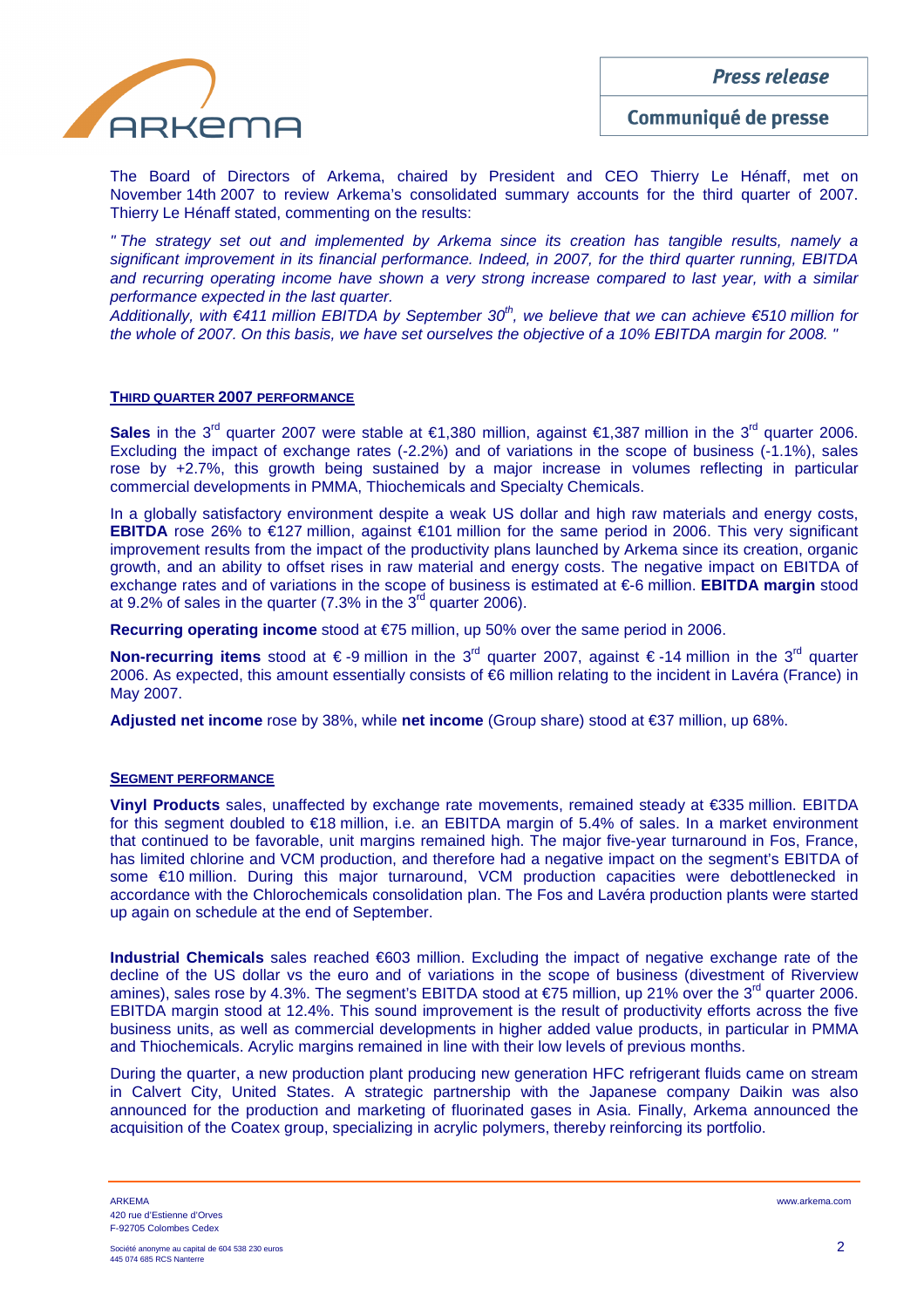

Communiqué de presse

**Performance Products** sales stood at €441 million, up 2.2% excluding exchange rate impact. This improvement is the result of sound demand in Specialty Chemicals and of an increase in unit sales prices in Functional Additives to offset rising tin prices. EBITDA rose to  $\in$ 44 million from  $\in$ 42 million in the 3<sup>d</sup> quarter 2006, while EBITDA margin stood at 10%. These results include the first benefits from the productivity plans launched in the second half of 2006, as well as the negative impact of a weak US dollar.

Alongside the actions initiated to improve its competitiveness, Arkema continued its medium-term strategy to develop its Performance Products segment with the announcement of the construction of a PVDF plant in Changshu, China, and the doubling of tin stabilizer production capacity in Beijing, China.

| (in millions of euros)            |         | 9 mths 2006 9 mths 2007 | <b>Variation</b> |
|-----------------------------------|---------|-------------------------|------------------|
| <b>Sales</b>                      | 4,341   | 4,357                   | $+0.4%$          |
| <b>EBITDA</b>                     | 335     | 411                     | $+23%$           |
| <b>EBITDA margin</b>              | 7.7%    | 9.4%                    |                  |
| <b>Vinyl Products</b>             | 3.3%    | 7.3%                    |                  |
| <b>Industrial Chemicals</b>       | 11.6%   | 11.6%                   |                  |
| <b>Performance Products</b>       | $9.2\%$ | 10.9%                   |                  |
| <b>Recurring operating income</b> | 174     | 252                     | $+45%$           |
| Non-recurring items               | (54)    | (88)                    | n/a              |
| Adjusted net income               | 101     | 166                     | $+64%$           |
| Net income - Group share          | 59      | 104                     | $+76%$           |

## **MAIN RESULTS FOR THE FIRST NINE MONTHS OF 2007**

## **Balance sheet and cash flow as at end of September 2007**

**Cash flow** related to operations and investments in the first nine months of the year stood at € +191 million, against € -265 million in the first nine months of 2006. It includes the impact of divestment and acquisition operations finalized in the first nine months of the year (€ +136 million), as well as cash flow from nonrecurring pre-spin off items<sup>2</sup> (€ -58 million), including €22 million investments relating to the Chlorochemicals consolidation plan. Following adjustments for these items, cash flow remained significantly positive at €113 million, despite an increase in working capital requirement since December 31st 2006 resulting from seasonal factors (€ -27 million), as well as expenditure incurred by restructuring plans launched since spin off  $(€-31$  million).

**Net debt** at the end of September stood at €156 million, and the balance of non-recurring pre-spin off items<sup>2</sup> at €153 million. The ratio between the sum of both these items and the shareholders' equity stood at 16% at the end of September compared to 28% at the end of December 2006. This ratio includes neither the acquisition of Coatex nor the divestment of the Leuna, Germany, urea formaldehyde resins business, which will be booked in the  $4<sup>th</sup>$  quarter.

 $\overline{a}$ 

 $2$  Non-recurring pre-spin off items correspond to items taken into account for the computation of the theoretical financial debt at the time of the spin off.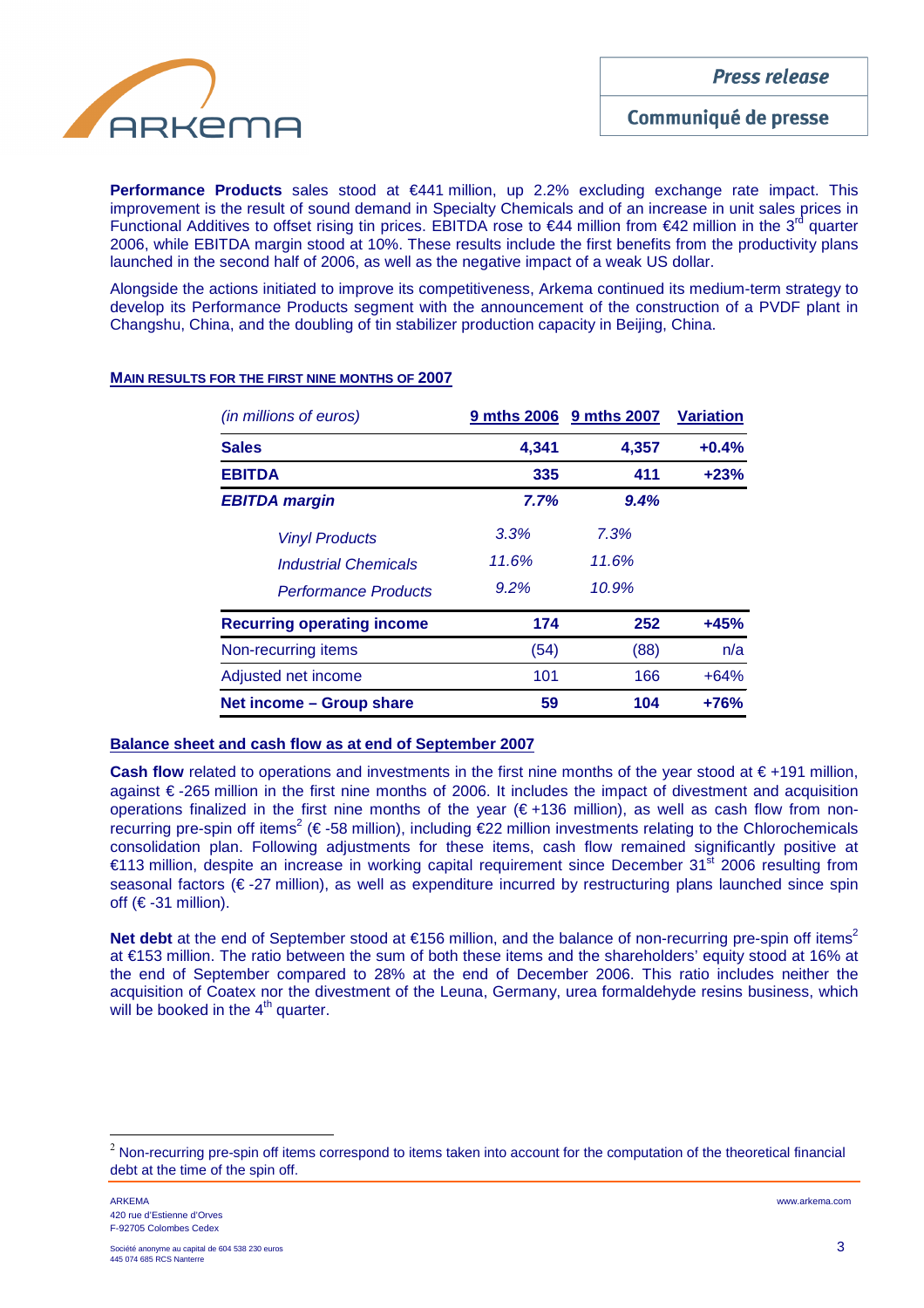

#### **POST BALANCE SHEET EVENTS**

As part of its strategy to refocus its portfolio on its strongest product lines, Arkema announced the finalization on October 1<sup>st</sup> of the acquisition of the Coatex Group which specializes in acrylic polymers, and, on November 1<sup>st</sup>, the divestment of its urea formaldehyde resins production activity based in Leuna, Germany, which should generate net capital gain of some €18 million, and of its water treatment business in Europe. The impact of these operations on the debt will be of the order of  $E$ 250 million.

Meanwhile, in order to boost the competitiveness of its production plant for the Rilsan<sup>®</sup>11 polyamide monomer based in Marseille, France, Arkema announced in October the loss of 48.5 positions and a 10% increase in its production capacities $3$ .

## **OUTLOOK**

On the strength of the results of the first nine months of the year, and taking into account the usual seasonality of the 4<sup>th</sup> quarter, Arkema should post EBITDA of the order of €510 million for 2007. Sustained demand should continue to prevail in Europe, in particular for PVC, as well as in Asia, although margins in acrylics should remain under pressure, and the US dollar weakness versus euro. Arkema will also continue to watch closely any changes in raw material and energy costs.

Beyond the end of the year, on the basis of recent progress and the current economic environment, Arkema has set itself an objective to achieve in 2008 a 10% EBITDA margin, fully in line with its medium-term objective of a 12% EBITDA margin by 2010.

A presentation of results is also available on Arkema's website (www.finance.arkema.com).

#### **FINANCIAL CALENDAR**

| February $15^{th}$ 2008 2007 sales |                     |
|------------------------------------|---------------------|
| March $5^{\text{th}}$ 2008         | 2007 annual results |

| <b>CONTACTS - INVESTOR RELATIONS:</b> |                         |  |  |  |  |  |
|---------------------------------------|-------------------------|--|--|--|--|--|
| <b>Frédéric Gauvard</b>               | Tel.: +33 1 49 00 82 53 |  |  |  |  |  |
| <b>Sophie Fouillat</b>                | Tel.: +33 1 49 00 86 37 |  |  |  |  |  |
| <b>CONTACTS - PRESS RELATIONS:</b>    |                         |  |  |  |  |  |
|                                       |                         |  |  |  |  |  |
| Jacques Badaroux                      | Tel.: +33 1 49 00 71 34 |  |  |  |  |  |

E-mail: frederic.gauvard@arkema.com E-mail: sophie.fouillat@arkema.com

E-mail : jacques.badaroux@arkema.com E-mail : sybille.chaix@arkema.com

 $\overline{a}$ 

<sup>3</sup> These plans are subject to the legal information and consultation process with the Works Council.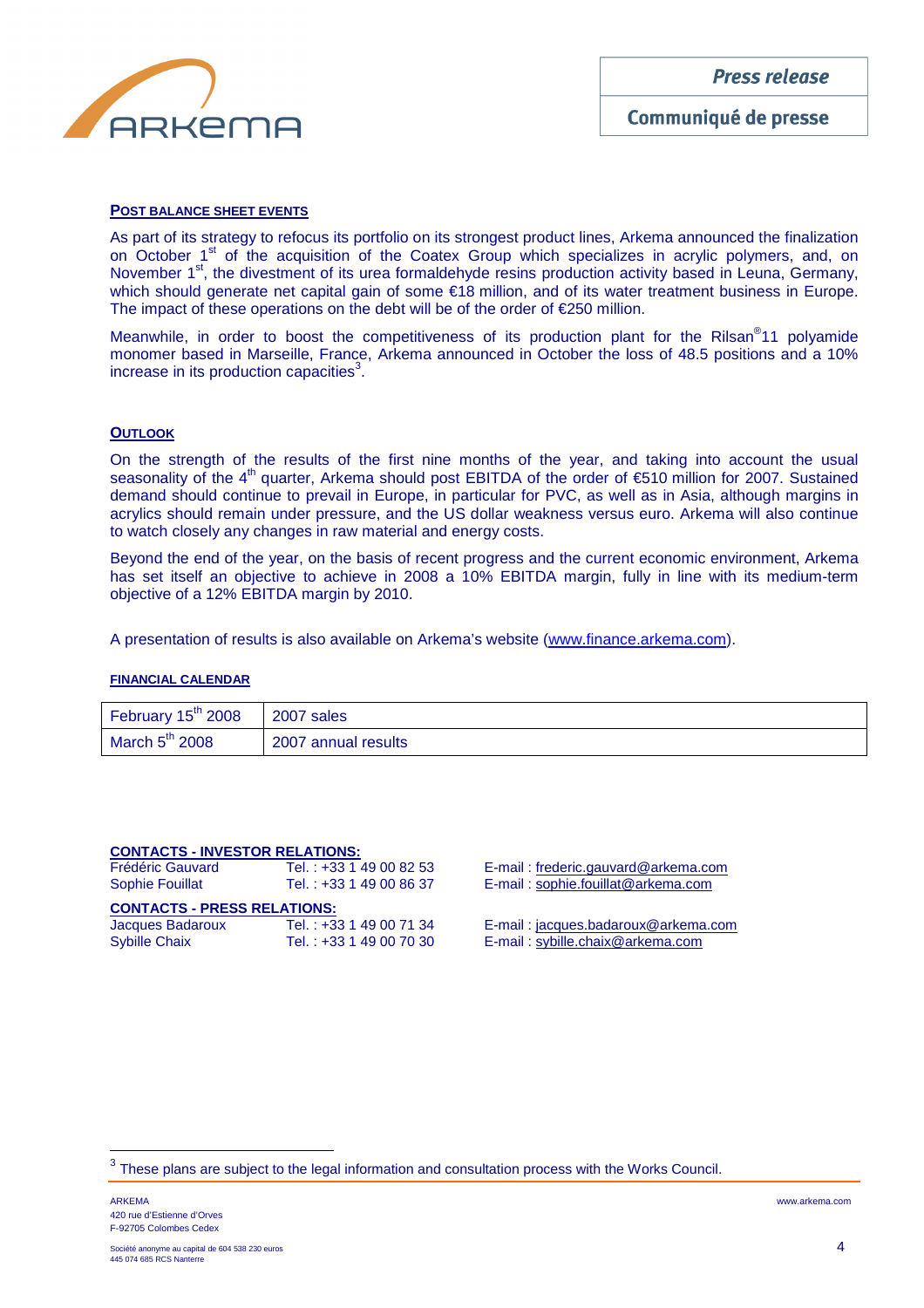**Press release** 



Communiqué de presse

## **Disclaimer**

The information disclosed in this press release may contain forward-looking statements with respect to the financial conditions, results of operations, business and strategy of Arkema. Such statements are based on management's current views and assumptions that could ultimately prove inaccurate and are subject to risk factors such as, among others, changes in raw material prices, currency fluctuations, implementation pace of cost-reduction projects, and changes in general economic and business conditions. Arkema does not assume any liability to update such forward-looking statements whether as a result of any new information or any unexpected event or otherwise. Further information on factors which could affect Arkema's financial results is provided in the documents filed with the French Autorité des marchés financiers.

#### **Quarterly financial information is not audited.**

The business segment information is presented in accordance with Arkema's internal reporting system used by the management.

The main performance indicators used are as follows:

• **Operating income**: this includes all income and expenses other than the cost of debt, equity in income of affiliates and income taxes.

• **Other income and expenses (non-recurring items)**: these correspond to a limited number of well-identified nonrecurring items of income and expense of a particularly material nature that the Group presents separately in its income statement in order to facilitate understanding of its recurring operating performance. These items of income and expenses are:

- Impairment losses in respect of property, plant and equipment and intangible assets,
- Gains or losses on sale of assets,
- Certain large restructuring and environmental expenses which would hamper the interpretation of the recurring operating income,
- Certain expenses related to litigation and claims whose nature is not directly related to ordinary operations,
- Costs related to the spin off of Arkema's businesses.

• **Recurring operating income**: this is calculated as the difference between operating income and other income and expenses as previously defined.

• **EBITDA**: this corresponds to recurring operating income increased by depreciation and amortization (previously referred to as recurring EBITDA).

• **Adjusted net income**: this corresponds to the Group share net income adjusted for non-recurring items after taking account of the estimated tax impact of these items and the net income from discontinued activities (non-audited).

**• Working capital**: this corresponds to the difference between inventories, accounts receivable, prepaid expenses and other current assets and tax receivables on the one hand, and accounts payable, other creditors and accrued liabilities and income tax liabilities on the other.

• **Capital employed**: this is calculated by aggregating the net carrying amounts of intangible assets, property, plant and equipment, equity affiliate investments and loans, other investments, other non-current assets (excluding deferred tax assets) and working capital.

• **Net debt**: this is the difference between current and non-current debt, and cash and cash equivalents.

A global chemical player, Arkema consists of 3 coherent and related business segments: Vinyl Products, Industrial Chemicals, and Performance Products. Present in over 40 countries with 17,000 employees, Arkema achieves sales of 5.7 billion euros. With its 6 research centers in France, the United States and Japan, and internationally recognized brands, Arkema holds leadership positions in its principal markets.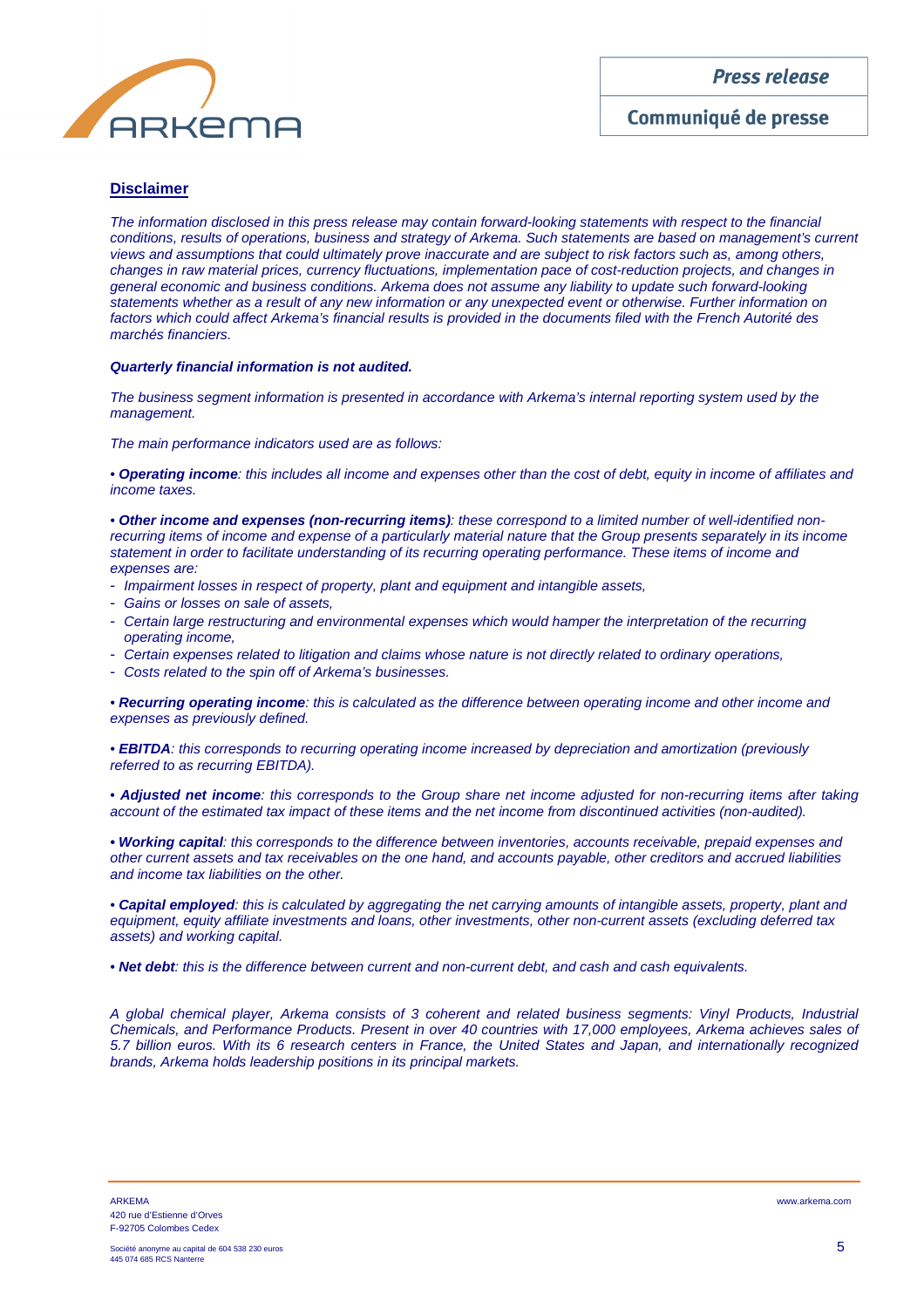

# INVESTOR AND ANALYST FACTSHEET

|                                                            | 3Q'06           | 3Q'07          | 3Q'07/    | 9m'06           | 9m'07        | 9m'07/   |
|------------------------------------------------------------|-----------------|----------------|-----------|-----------------|--------------|----------|
|                                                            | in $\epsilon$ M | in €M          | 3Q'06     | in $\epsilon$ M | in €M        | 9m'06    |
| <b>Sales</b>                                               | 1,387           | 1,380          | $(0.5)\%$ | 4,341           | 4,357        | $+0.4%$  |
| <b>Vinyl Products</b>                                      | 334             | 335            | $+0.3\%$  | 1,044           | 1,085        | $+3.9%$  |
| <b>Industrial Chemicals</b><br><b>Performance Products</b> | 608<br>443      | 603<br>441     | (0.8)%    | 1,926           | 1,911        | (0.8)%   |
| Corporate                                                  | 2               |                | $(0.5)\%$ | 1,366<br>5      | 1,357<br>4   | (0.7)%   |
|                                                            |                 |                |           |                 |              |          |
| <b>EBITDA</b>                                              | 101             | 127            | $+26%$    | 335             | 411          | $+23%$   |
| Vinyl Products                                             | 9               | 18             | $+100%$   | 34              | 79           | $+132%$  |
| <b>Industrial Chemicals</b>                                | 62              | 75             | $+21%$    | 223             | 222          |          |
| <b>Performance Products</b>                                | 42              | 44             | $+5%$     | 125             | 148          | $+18%$   |
| Corporate                                                  | (12)            | (10)           | $+17%$    | (47)            | (38)         | $+19%$   |
| <b>EBITDA</b> margin                                       | 7.3%            | 9.2%           |           | 7.7%            | 9.4%         |          |
| <b>Vinyl Products</b>                                      | 2.7%            | 5.4%           |           | 3.3%            | 7.3%         |          |
| <b>Industrial Chemicals</b>                                | 10.2%           | 12.4%          |           | 11.6%           | 11.6%        |          |
| Performance Products                                       | 9.5%            | 10.0%          |           | 9.2%            | 10.9%        |          |
| Depreciation and amortization                              | (51)            | (52)           | $(2)\%$   | (161)           | (159)        | $+1\%$   |
| <b>Recurring EBIT</b>                                      | 50              | 75             | $+50%$    | 174             | 252          | $+45%$   |
| <b>Vinyl Products</b>                                      | 5               | 12             | $+140%$   | 22              | 61           | $+177%$  |
| <b>Industrial Chemicals</b>                                | 38              | 51             | $+34%$    | 142             | 147          | $+4%$    |
| Performance Products                                       | 19              | 23             | $+21%$    | 58              | 84           | $+45%$   |
| Corporate                                                  | (12)            | (11)           | $+8%$     | (48)            | (40)         | $+17%$   |
|                                                            |                 |                |           |                 |              |          |
| <b>NR</b> items                                            | (14)            | (9)            |           | (54)            | (88)         |          |
| Equity in income of affiliates<br>Cost of debt             |                 | $\overline{2}$ |           |                 | $\mathbf{3}$ |          |
| Income taxes                                               | (2)<br>(11)     | (3)<br>(26)    |           | (7)<br>(60)     | (12)<br>(66) |          |
| Net income of continuing operations                        | 23              | 39             | $+70%$    | 53              | 89           | $+68%$   |
| Net income of discontinued operations                      | (1)             | (1)            |           | 7               | 17           |          |
| Net income - Group share                                   | 22              | 37             | $+68%$    | 59              | 104          | 76%      |
| <b>EPS</b> (diluted)                                       | 0.36            | 0.61           |           | 0.98            | 1.71         |          |
| Adjusted net income                                        | 34              | 47             | $+38%$    | 101             | 166          | $+64%$   |
| <b>Adjusted EPS</b>                                        | 0.56            | 0.78           |           | 1.67            | 2.75         |          |
| <b>Capital expenditures</b>                                | 78              | 74             | $(5)\%$   | 212             | 182          | $(14)\%$ |
| <b>Vinyl Products</b>                                      | 15              | 30             | $+100\%$  | 53              | 62           | $+17%$   |
| <b>Industrial Chemicals</b>                                | 45              | 24             | (47)%     | 102             | 60           | (41)%    |
| Performance Products                                       | 18              | 19             | $+6%$     | 56              | 57           | $+2%$    |
| Cash flow <sup>1</sup>                                     | 82              | 82             |           | 38              | 113          |          |
| Net cash flow <sup>2</sup>                                 | (116)           | 59             |           | (265)           | 191          |          |
| Working capital (12/31/06)                                 |                 |                |           | 1,066           | 1,171        |          |
| WC as $%$ of sales <sup>3</sup>                            |                 |                |           | 22%             | 21,2%        |          |
| Net debt (12/31/06)                                        |                 |                |           | 324             | 156          | (52)%    |
| NR pre-spin off items                                      |                 |                |           | 212             | 153          |          |
| Gearing <sup>4</sup>                                       |                 |                |           | 28%             | 16%          |          |

<sup>&</sup>lt;sup>1</sup> Calculated as net cash flow before pre-spin off items and portfolio management<br><sup>2</sup> Calculated as cash flow from operating activities plus cash flow from investing activities<br><sup>3</sup> Calculated as working capital end of pe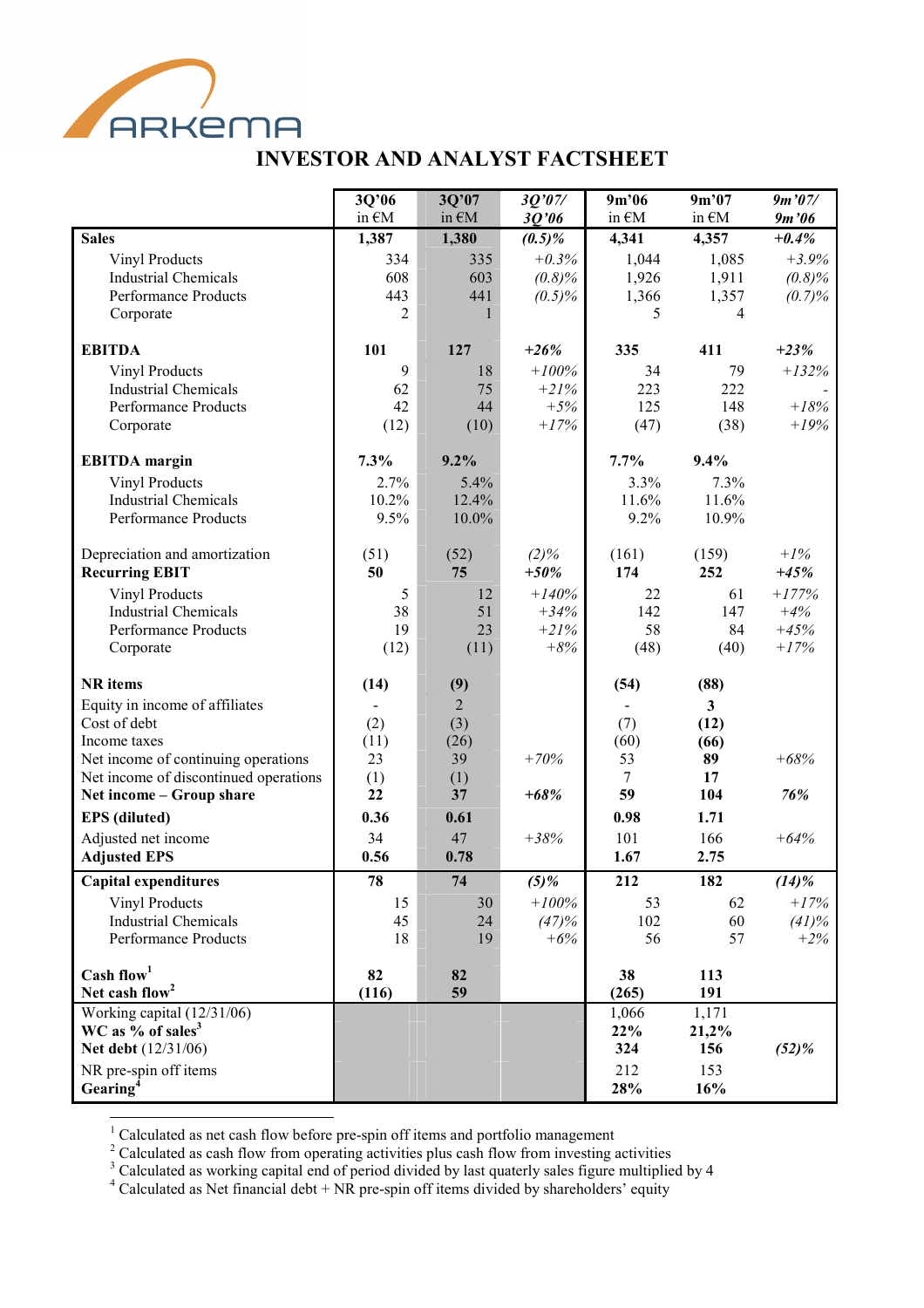

# **3 RD QUARTER 2007 PERFORMANCE**

**Sales bridge (0.5)%** Volume growth: +3.6% Conversion effect: (2.2)%<br>Price & product mix: (0.9)% Change of scope: (1.1)% Price & product mix:  $(0.9)$ %

- EBITDA up 26% at  $€127$  million
	- Positive effects:
		- o Reduction of fixed costs resulting from restructuring initiatives
		- o Volume increase especially in PMMA, Thiochemicals and Specialty Chemicals
		- o Good demand in PVC in Europe
		- o Strong growth in Asia

Negative effects:

- o Unfavorable euro/US dollar exchange rate
- o High raw material and energy costs
- o Low acrylic unit margins
- Major turnaround in Fos (France)
- Non-recurring expenses of €9 million mainly correspond to an expected additional €6 million non-recurring expenses related to the accident at Lavéra plant (France) in May 2007.
- €74 million capex out of which €8 million relate to the Chlorochemicals restructuring plan.
- Positive cash flow on the first nine months of the year at  $€191$  million including:
	- o +€136 million related to disposals or acquisitions
	- o €58 million cash expenses related to non-recurring pre-spin off items
	- o €27 million increase in working capital (seasonality)
	- o €35 million of other expenses including €31 million of cash expenses related to restructuring plans launched since spin off
	- o €161 million capital expenditures excluding capex related to Chlorochemicals restructuring plan.

Excluding impact of portfolio management and non-recurring pre-spin off items, cash flow is positive at €113 million

- Net debt totalled €156 million at end of September 2007 (€324 million end of December 2006).
- Non-recurring pre spin-off items at €153 million end of September 2007.
- Net debt and non-recurring pre spin-off items to equity ratio amounts to 16% end of September 2007 (compared to 28% end of December 2006).

## **VINYL PRODUCTS PERFORMANCE**

- Strong demand in PVC in Europe with increasing prices and margins at high level
- Positive impact from restructuring initiatives:
	- o Chlorochemicals consolidation plan: debottlenecking of VCM production capacities in Fos (France)
	- o plans launched in downstream activities (Pipes & Profiles; Vinyl Compounds)
- Negative impact on EBITDA of major turnaround in Fos (France): around €10 million
- Restart, as scheduled, of all production units in Lavéra and Fos (France) by the end of **September**

# **INDUSTRIAL CHEMICALS PERFORMANCE**

- Increase in sales excluding impact of foreign exchange rate and changes in perimeter: +4.3%
- Overall good market conditions especially in PMMA and Thiochemicals (strong contribution of Beaumont production unit in US)
- Low acrylic unit margins and remaining tough market conditions in certain Fluorochemicals product line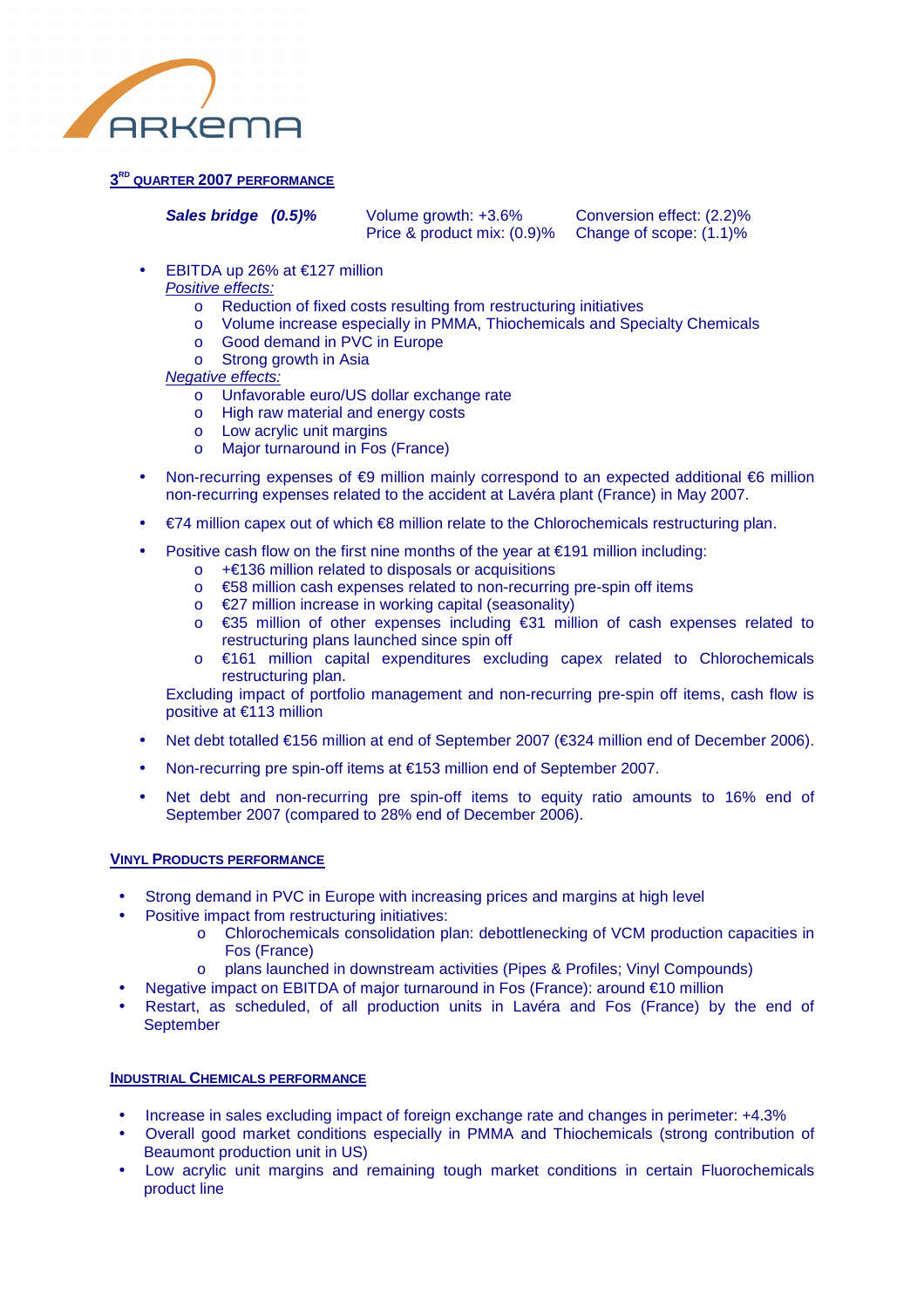

- Impact of restructuring plans, in particular, in PMMA, Thiochemicals and Fluorochemicals (shutdown of some production units in Pierre-Bénite, France)
- Start-up of a new HFC-32 production in Calvert-City (US)
- Announcement of a partnership with Daikin:
	- o Creation of 60/40 JV Arkema/Daikin to produce 125 with a start-up early 2010
	- o Creation of 40/60 JV Arkema/Daikin to market HFC blends
- Acquisition of Coatex, finalized on October 1<sup>st</sup>, 2007
	- o Specialized in acrylic based polymers
	- $\circ$  Impact of this acquisition on  $4<sup>th</sup>$  quarter results should be limited (valuation of inventories at market prices in accordance with IFRS)

## **PERFORMANCE PRODUCTS PERFORMANCE**

- Increase in sales excluding impact of foreign exchange rate and changes in perimeter: +2.4%
- Good demand in Specialty Chemicals
- Price increases in Additives mainly offset tin price increases
- Negative impact of US dollar exchange rate
- First benefits from restructuring plans launched in 2006: Serquigny (France), Pierrefitte-Nestalas (France), Mobile/Carrollton (US), Loison (France), merger of Organic Peroxides and Additives BUs.
- Announcement of:
	- o a project to build a new PVDF production unit in Changshu (China) with a start-up in 1<sup>st</sup> quarter 2011
	- $\circ$  a doubling of tin stabilizers production capacity in Beijing (China) with a start-up in 1st quarter 2008
- Post balance sheet events:
	- o Finalization of the divestiture of Urea Formaldehyde Resins in Leuna (Germany) on November, 1st
	- o Launch of a new restructuring plan in Technical Polymers in Marseille (France) in October 2007:
		- **Loss of 48.5 positions**
		- Reliability and yields improvement
		- **10% production capacity increase**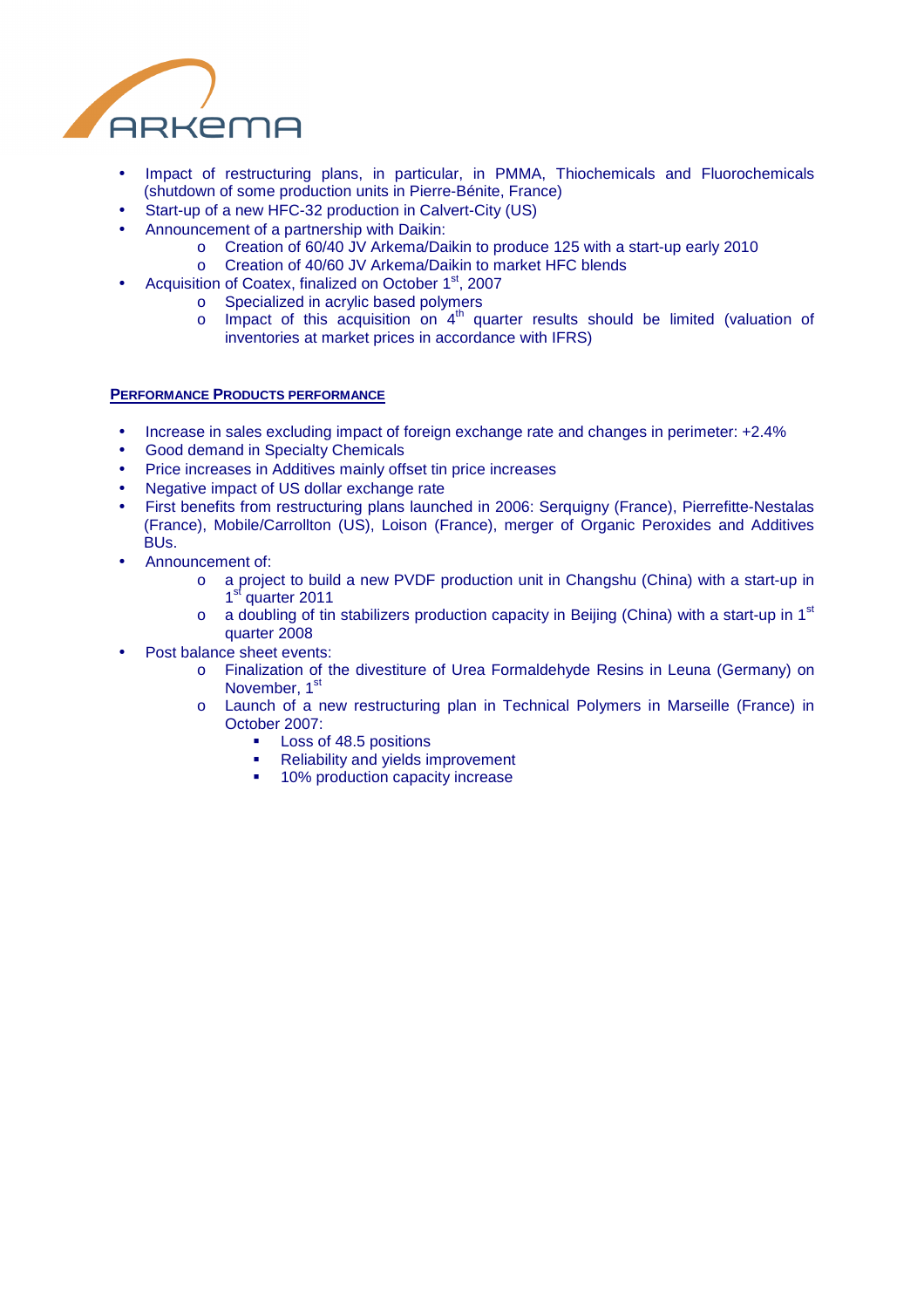

# **ARKEMA Financial Statements**

**Consolidated financial statements - At the end of September 2007**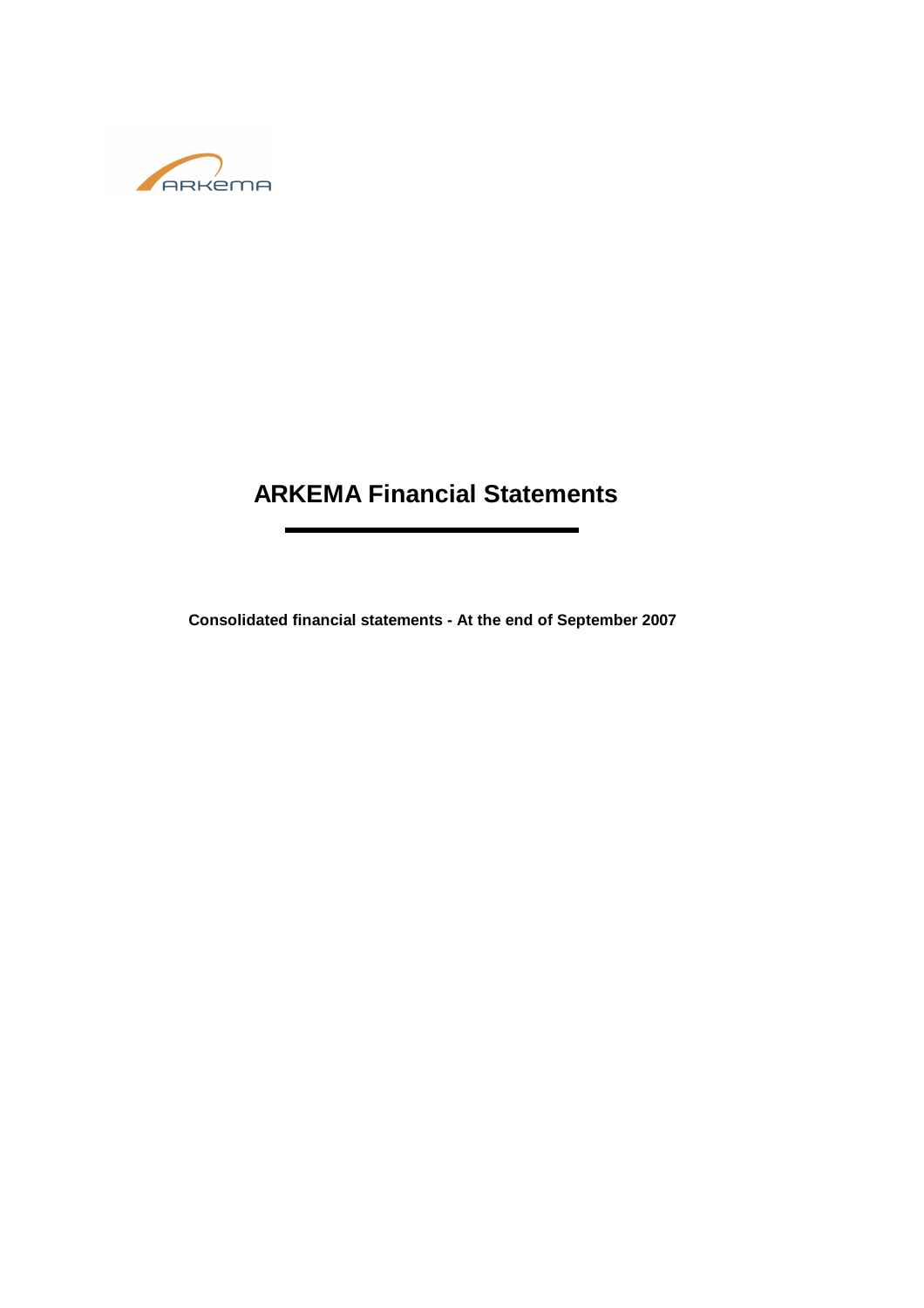# **INCOME STATEMENT**

|                                                                                                | 3rd Quarter 2006        | End of September 2006         | 3rd Quarter 2007              | End of September 2007         |
|------------------------------------------------------------------------------------------------|-------------------------|-------------------------------|-------------------------------|-------------------------------|
| (In millions of euros)                                                                         | Consolidated            | Consolidated<br>(non audited) | Consolidated                  | Consolidated<br>(non audited) |
| <b>Sales</b>                                                                                   | 1 3 8 7                 | 4 3 4 1                       | 1 3 8 0                       | 4 3 5 7                       |
| Operating expenses<br>Research and development expenses<br>Selling and administrative expenses | (1191)<br>(41)<br>(105) | (3722)<br>(124)<br>(321)      | (1168)<br>(38)<br>(99)        | (3688)<br>(114)<br>(303)      |
| Recurring operating income                                                                     | 50                      | 174                           | 75                            | 252                           |
| Other income and expenses                                                                      | (14)                    | (54)                          | (9)                           | (88)                          |
| <b>Operating income</b>                                                                        | 36                      | 120                           | 66                            | 164                           |
| Equity in income of affiliates<br>Cost of debt<br>Income taxes                                 | (2)<br>(11)             | (7)<br>(60)                   | $\overline{2}$<br>(3)<br>(26) | 3<br>(12)<br>(66)             |
| Net income of continuing operations                                                            | 23                      | 53                            | 39                            | 89                            |
| Net income of discontinued operations                                                          | (1)                     | $\overline{7}$                | (1)                           | 17                            |
| Net income                                                                                     | 22                      | 60                            | 38                            | 106                           |
| Of which minority interests                                                                    | $\Omega$                |                               | 1                             | 2                             |
| Net income - Group share                                                                       | 22                      | 59                            | 37                            | 104                           |
| Earnings per share (amount in euros)<br>Diluted earnings per share (amount in euros)           | 0,36<br>0,36            | 0.98<br>0.98                  | 0.61<br>0.61                  | 1,72<br>1,71                  |
| Depreciation and amortization                                                                  | (51)                    | (161)                         | (52)                          | (159)                         |
| <b>Recurring EBITDA</b>                                                                        | 101                     | 335                           | 127                           | 411                           |

The consolidated accounts at September 30, 2006 have been restated for the disposal of the Cerexagri business in application of IFRS5.

As from January 1, 2007, the interest expense and expected return on plan assets calculated in the valuation of pension benefits have been reclassified from operating income to cost of debt. At September 30, 2007, the amount reclassified is a net expense of  $64,2$  million.

For comparative purposes, the reclassification would have amounted to €5,25 million at September 30, 2006.

At September 30, 2007, the research tax credit of the French companies is recorded as a deduction from "operating expenses" for € 5,9 million. At September 30, 2006, this credit was recorded under "Income taxes" for  $\epsilon$  6,6 million.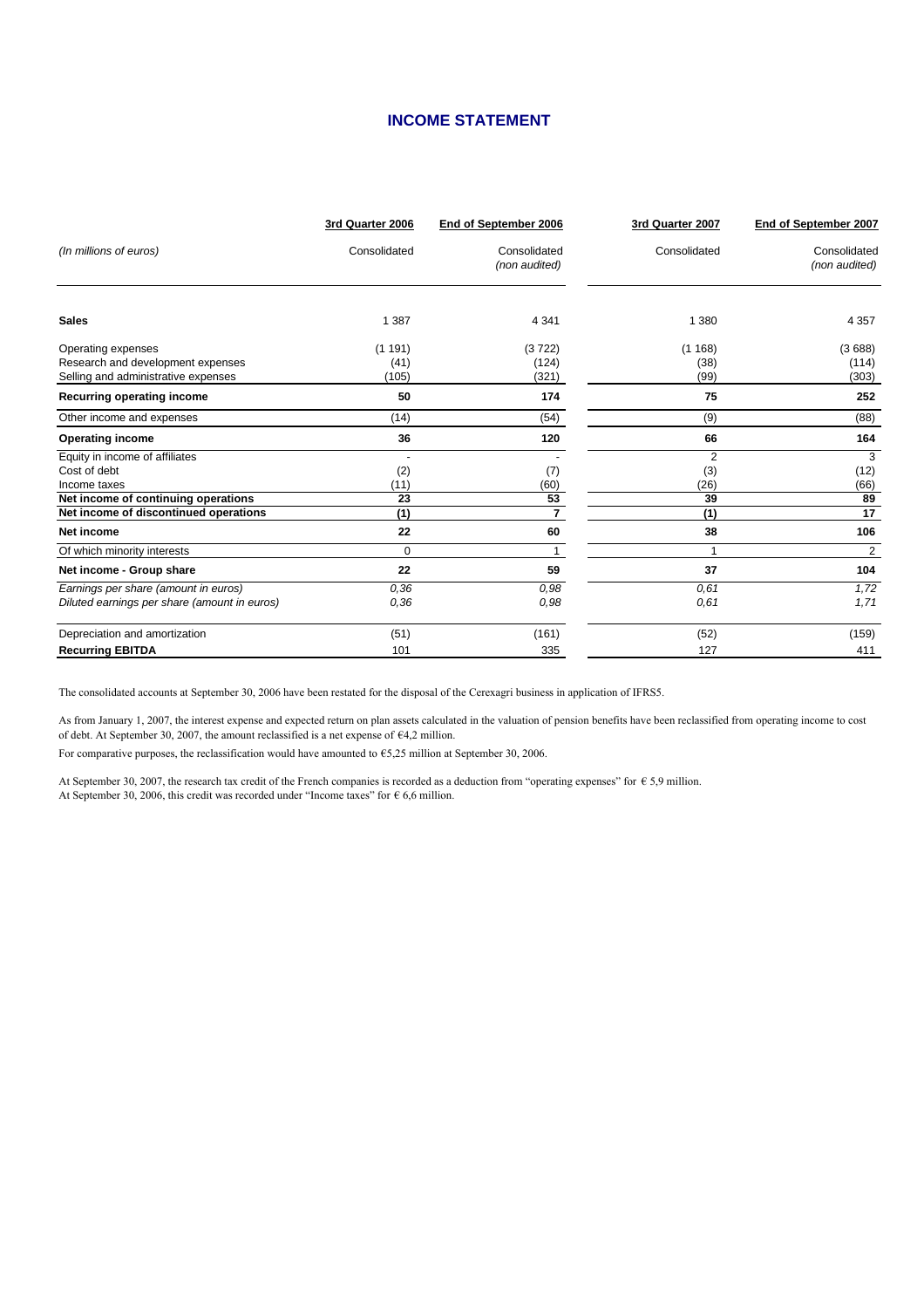# **BALANCE SHEET**

|                                                      | 31.12.2006                | 30.09.2007                    |
|------------------------------------------------------|---------------------------|-------------------------------|
|                                                      | Consolidated<br>(audited) | Consolidated<br>(non audited) |
| (In millions of euros)                               |                           |                               |
| <b>ASSETS</b>                                        |                           |                               |
| Intangible assets, net                               | 236                       | 222                           |
| Property, plant and equipment, net                   | 1 3 7 6                   | 1 355                         |
| Equity affiliates: investments and loans             | 104                       | 99                            |
| Other investments                                    | 21                        | 20                            |
| Deferred income tax assets                           | 36                        | 32                            |
| Other non-current assets                             | 121                       | 100                           |
| <b>TOTAL NON-CURRENT ASSETS</b>                      | 1894                      | 1829                          |
| Inventories                                          | 1 0 3 6                   | 948                           |
| Accounts receivable                                  | 1 0 1 1                   | 1 0 6 9                       |
| Prepaid expenses and other current assets            | 202                       | 143                           |
| Income taxes recoverable                             | 36                        | 32                            |
| Cash and cash equivalents                            | 171                       | 54                            |
| <b>Total assets of discontinued operations</b>       | 144                       |                               |
| <b>TOTAL CURRENT ASSETS</b>                          | 2600                      | 2 2 4 6                       |
|                                                      |                           |                               |
| <b>TOTAL ASSETS</b>                                  | 4 4 9 4                   | 4 0 7 5                       |
|                                                      |                           |                               |
| <b>LIABILITIES AND SHAREHOLDERS' EQUITY</b>          |                           |                               |
| Share capital                                        | 605                       | 605                           |
| Paid-in surplus and retained earnings                | 1 3 1 3                   | 1 4 2 7                       |
| Cumulative translation adjustment                    | (27)                      | (100)                         |
| <b>Treasury shares</b>                               |                           |                               |
| <b>SHAREHOLDERS' EQUITY - GROUP SHARE</b>            | 1891                      | 1931                          |
| <b>Minority interests</b>                            | 15                        | 21                            |
| <b>TOTAL SHAREHOLDERS' EQUITY</b>                    | 1 906                     | 1952                          |
| Deferred income tax liabilities                      | 14                        | 14                            |
| Provisions                                           | 891                       | 878                           |
| Non-current debt                                     | 52                        | 36                            |
| <b>TOTAL NON-CURRENT LIABILITIES</b>                 | 957                       | 928                           |
|                                                      |                           |                               |
| Accounts payable                                     | 791                       | 692                           |
| Other creditors and accrued liabilities              | 314                       | 300                           |
| Income taxes payable                                 | 14                        | 29                            |
| Current debt                                         | 443                       | 174                           |
| <b>Total liabilities of discountinued operations</b> | 69                        |                               |
| <b>TOTAL CURRENT LIABILITIES</b>                     | 1631                      | 1 1 9 5                       |
|                                                      |                           |                               |
| TOTAL LIABILITIES AND SHAREHOLDERS' EQUITY           | 4 4 9 4                   | 4 0 7 5                       |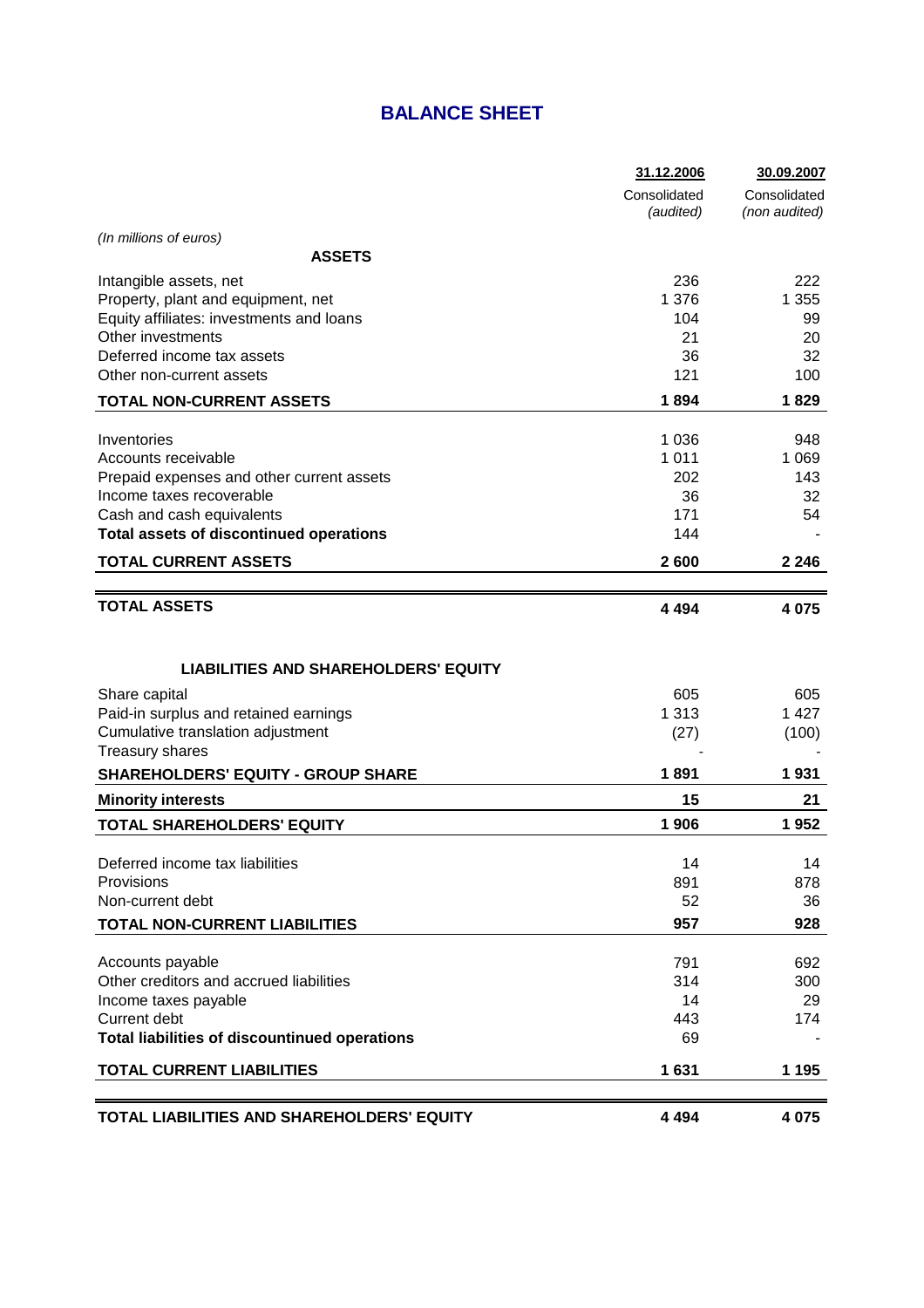# **CASH FLOW STATEMENT**

|                                                                 | End of September 2006      | End of September 2007    |
|-----------------------------------------------------------------|----------------------------|--------------------------|
| (In millions of euros)                                          | Consolidated               | Consolidated             |
|                                                                 | (non audited)              | (non audited)            |
|                                                                 | <b>Including Cerexagri</b> | <b>Without Cerexagri</b> |
| Cash flow - operating activities                                |                            |                          |
| Net income                                                      | 60                         | 106                      |
| Depreciation, amortization and impairment of assets             | 165                        | 179                      |
| Provisions, valuation allowances and deferred taxes             | (229)                      | 11                       |
| (Gains)/losses on sales of assets                               | (2)                        | (57)                     |
| Undistributed affiliate equity earnings                         |                            | (3)                      |
| Change in working capital                                       | (29)                       | (27)                     |
| Other changes                                                   | 3                          | 5                        |
| Cash flow from operating activities                             | (33)                       | 213                      |
| Cash flow - investing activities                                |                            |                          |
| Intangible assets and property, plant, and equipment, additions | (212)                      | (182)                    |
| Acquisitions of consolidated subsidiaries, net of cash acquired |                            |                          |
| Acquisitions of non-consolidated subsidiaries                   |                            | (3)                      |
| Increase in long-term loans                                     | (51)                       | (7)                      |
| <b>Total expenditures</b>                                       | (268)                      | (193)                    |
| Proceeds from sale of intangible assets and property, plant and |                            |                          |
| equipment                                                       | 2                          | 38                       |
| Proceeds from sale of subsidiaries, net of cash sold            |                            | 105                      |
| Proceeds from sale of other investments                         | 9                          | -1                       |
| Repayment of long-term loans                                    | 24                         | 26                       |
| <b>Total divestitures</b>                                       | 35                         | 171                      |
| <b>Cash flow from investing activities</b>                      | (232)                      | (22)                     |
| <b>Cash flow - financing activities</b>                         |                            |                          |
| Parent company shareholders                                     |                            |                          |
| Issuance (repayment) of shares                                  | 532                        | 5                        |
| Dividends paid to Parent company shareholders                   |                            |                          |
| Dividends paid to Minority shareholders                         | (1)                        | (0)                      |
| Increase/ Decrease in long-term debt                            | (5)                        | (16)                     |
| Increase/ Decrease in short-term borrowings and bank overdrafts | (254)                      | (276)                    |
| Cash flow from financing activities                             | 273                        | (288)                    |
| Net increase/(decrease) in cash and cash equivalents            | 8                          | (96)                     |
| Effect of exchange rates and changes in scope                   | (14)                       | (21)                     |
| Cash and cash equivalents at beginning of period                | 67                         | 171                      |
| Cash and cash equivalents at end of period                      | 61                         | 54                       |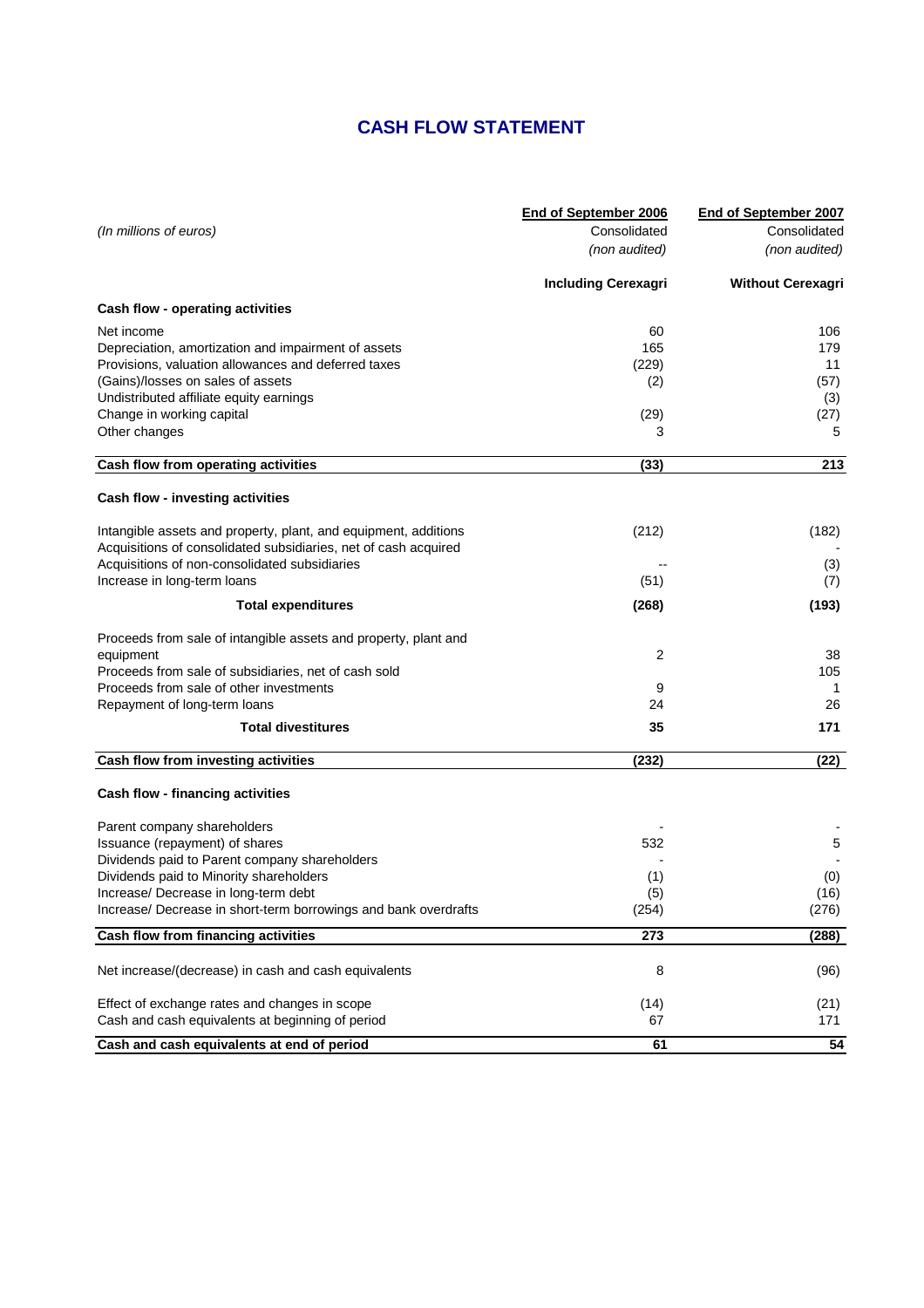# **STATEMENT OF CHANGES IN SHAREHOLDERS' EQUITY**<br>(non audited)

|                                                                                                                                                                          | <b>Shares</b> issued |        |                    |                      |                                         |               | <b>Treasury shares</b> |                                          |                                    |                                      |
|--------------------------------------------------------------------------------------------------------------------------------------------------------------------------|----------------------|--------|--------------------|----------------------|-----------------------------------------|---------------|------------------------|------------------------------------------|------------------------------------|--------------------------------------|
| (In millions of euros)                                                                                                                                                   | Number               | Amount | Paid-in<br>surplus | Retained<br>earnings | Cumulative<br>translation<br>adjustment | <b>Number</b> | Amount                 | Shareholders'<br>equity - Group<br>share | <b>Minority</b><br>interests       | <b>Total shareholders'</b><br>equity |
| As of January 1, 2007                                                                                                                                                    | 60 453 823           | 605    | 1 0 0 6            | 307                  | (27)                                    |               |                        | 1891                                     | 15                                 | 1906                                 |
| Cash dividend<br>Net income<br>Issuance of share capital<br>Purchase of treasury shares<br>Cancellation of purchased treasury shares<br>Sale of treasury shares<br>Other |                      |        |                    | 104                  |                                         |               |                        | 104                                      | $\sim$<br>$\overline{\phantom{0}}$ | 106<br>$\tilde{\mathcal{L}}$         |
| <b>Transactions with shareholders</b>                                                                                                                                    |                      |        |                    | 104                  |                                         |               |                        | 104                                      |                                    | 111                                  |
| Changes in items recognized directly through equity<br>Statement of recognized income and expenses<br>Change in translation adjustments<br>Other                         |                      |        |                    |                      | (73)                                    |               |                        | 5<br>(73)                                | (1)                                | (74)                                 |
| Items other than transactions with shareholders                                                                                                                          |                      |        |                    | 9                    | (73)                                    |               |                        | (64)                                     | (1)                                | (65)                                 |
| As of September 30, 2007                                                                                                                                                 | 60 453 823           | 605    | 1006               | 420                  | (100)                                   |               |                        | 1931                                     | 21                                 | 1952                                 |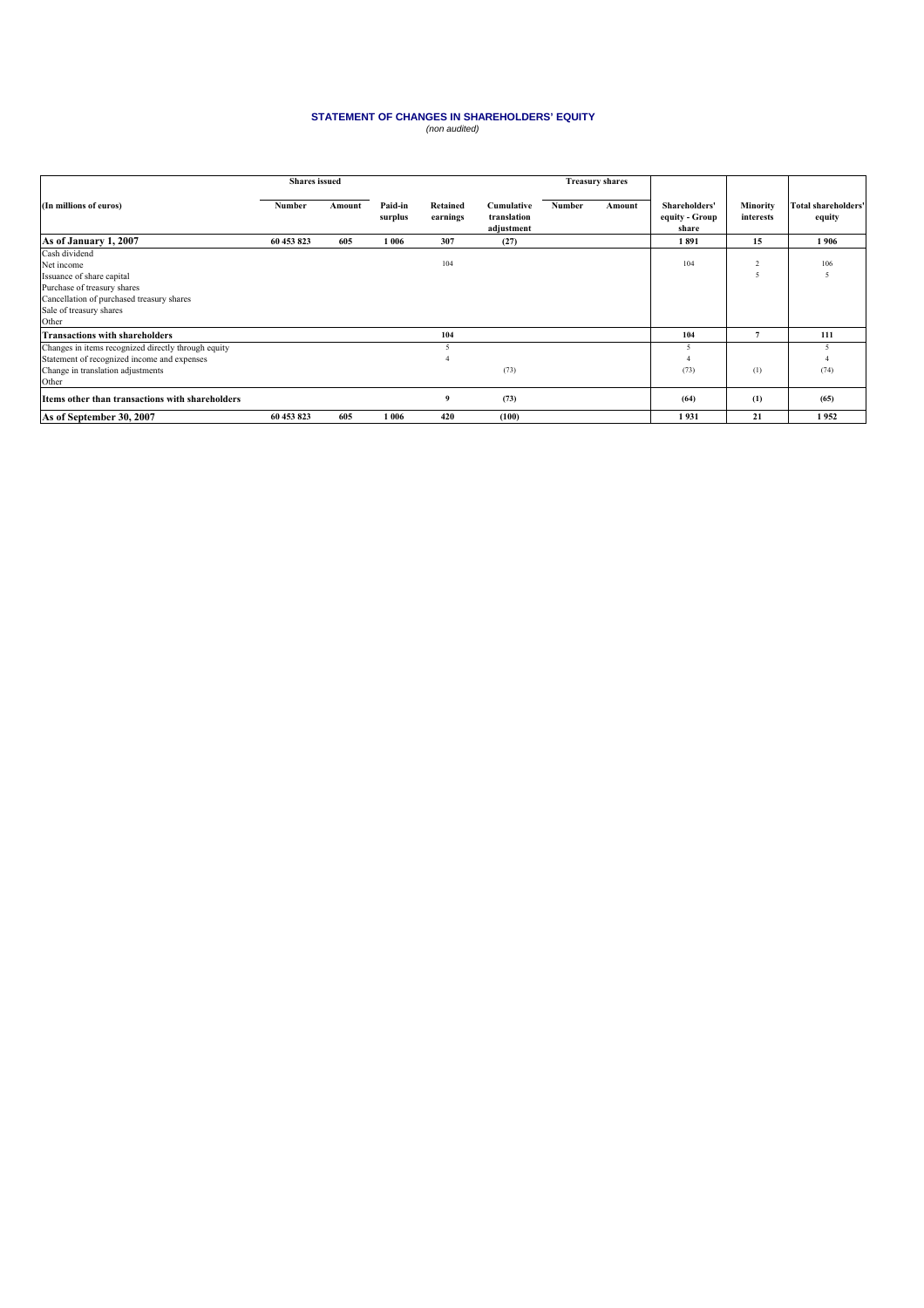# **INFORMATION BY BUSINESS SEGMENT**

|                                                                                                           | 3rd Quarter 2006         |                                       |                                |                   |              |  |  |
|-----------------------------------------------------------------------------------------------------------|--------------------------|---------------------------------------|--------------------------------|-------------------|--------------|--|--|
| (In millions of euros)                                                                                    | Vinyl<br><b>Products</b> | <b>Industrial</b><br><b>Chemicals</b> | Performance<br><b>Products</b> | Corporate         | Group total  |  |  |
| Non-Group sales<br>Inter-segment sales<br><b>Total sales</b>                                              | 334<br>18<br>352         | 608<br>47<br>655                      | 443<br>4<br>447                | 2<br>$\mathbf{2}$ | 1 3 8 7      |  |  |
| Recurring operating income                                                                                | 5                        | 38                                    | 19                             | (12)              | 50           |  |  |
| Other income and expenses                                                                                 | (2)                      |                                       | (10)                           | (2)               | (14)         |  |  |
| <b>Operating income</b>                                                                                   | 3                        | 38                                    | 9                              | (14)              | 36           |  |  |
| Equity in income of affiliates                                                                            | $\mathbf 0$              | (0)                                   | 0                              |                   | $\mathbf{0}$ |  |  |
| Depreciation and amortization<br>Asset impairment<br>Changes in non-current provisions recognized through | (4)                      | (24)                                  | (23)                           | (0)               | (51)         |  |  |
| income                                                                                                    | 13                       | 14                                    | 8                              | 179               | 214          |  |  |
| <b>Recurring EBITDA</b>                                                                                   | 9                        | 62                                    | 42                             | (12)              | 101          |  |  |
| Intangible assets and property, plant and equipment,<br>additions                                         | 15                       | 45                                    | 18                             | (1)               | 78           |  |  |

| (In millions of euros)                                                                                              | Vinyl<br><b>Products</b> | Industrial<br><b>Chemicals</b> | Performance<br><b>Products</b> | Corporate | Group total |  |  |  |
|---------------------------------------------------------------------------------------------------------------------|--------------------------|--------------------------------|--------------------------------|-----------|-------------|--|--|--|
| Non-Group sales<br>Inter-segment sales<br><b>Total sales</b>                                                        | 335<br>19<br>354         | 603<br>40<br>643               | 441<br>3<br>444                |           | 1 3 8 0     |  |  |  |
| Recurring operating income                                                                                          | 12                       | 51                             | 23                             | (11)      | 75          |  |  |  |
| Other income and expenses                                                                                           | (2)                      | (0)                            | (1)                            | (6)       | (9)         |  |  |  |
| <b>Operating income</b>                                                                                             | 10                       | 51                             | 22                             | (17)      | 66          |  |  |  |
| Equity in income of affiliates                                                                                      | 2                        | $\mathbf 0$                    | 0                              |           | 2           |  |  |  |
| Depreciation and amortization<br>Asset impairment<br>Changes in non-current provisions recognized through<br>income | (6)<br>10                | (24)<br>5                      | (21)<br>9                      | (1)<br>13 | (52)<br>37  |  |  |  |
| <b>Recurring EBITDA</b>                                                                                             | 18                       | 75                             | 44                             | (10)      | 127         |  |  |  |
| Intangible assets and property, plant and equipment,<br>additions                                                   | 30                       | 24                             | 19                             |           | 74          |  |  |  |

#### **3rd Quarter 2007**